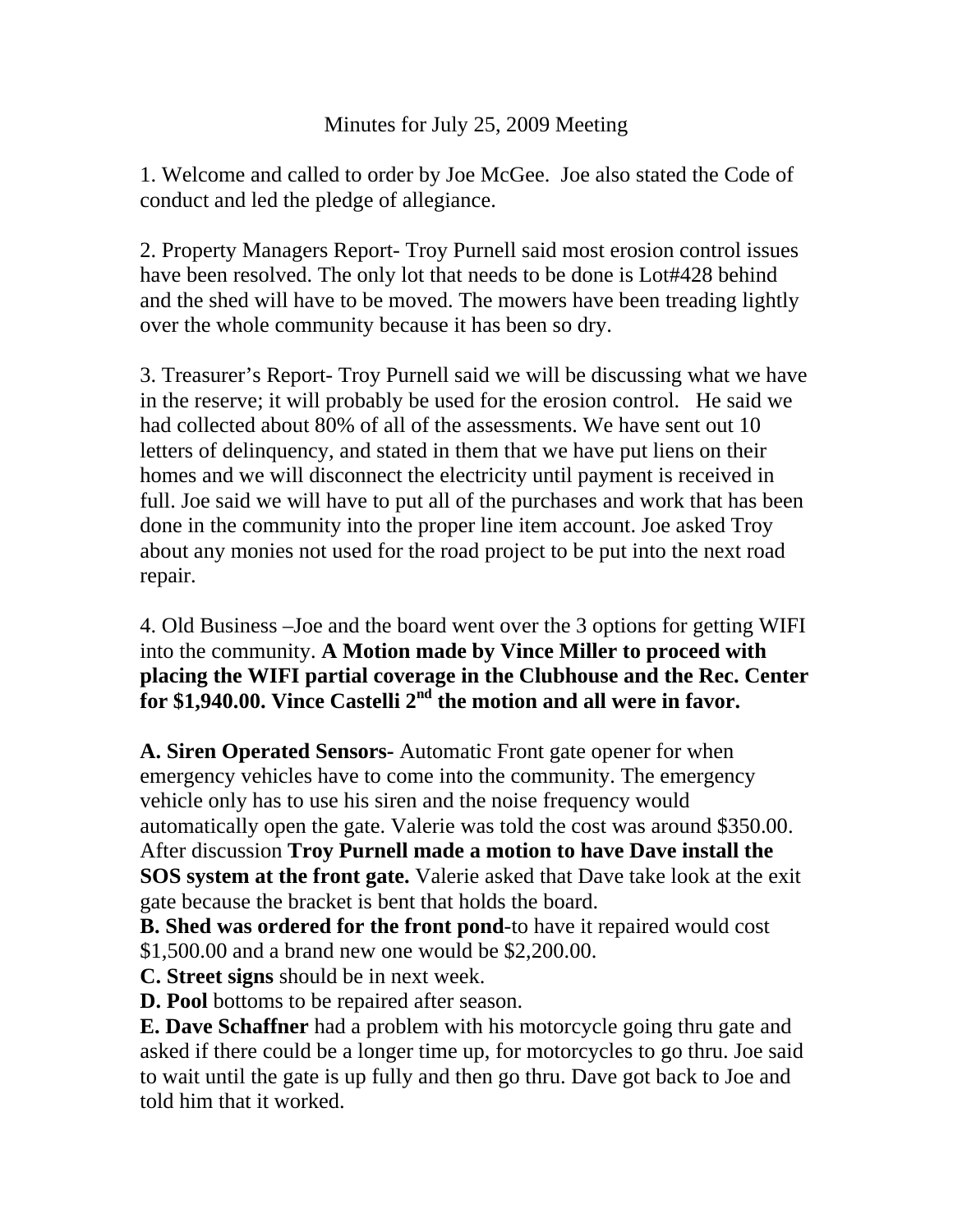**F. Road Bids**- Troy said we had 3 paving contractors give bids to the Association for the paving of all the remaining roads. Joe will need quotes for not doing the aprons from all 3 companies. There was much discussion over all the aprons being completed or not. Cost was a large factor on wheather or not each individual homeowner would be charged. Troy said that this is community property and the board needs to keep it all uniform. All board members decided to do it. **Cathy Ortel** told the board the cost the Association would incur for root cutting to put in these aprons. **Joan Chambers-Lot#197** was very unhappy about the board's decision to do all the aprons in the individual lots. She paid to have her apron done. **Melanie Dixon**-**Lot#320** asked that each homeowner be asked about having their aprons done for a nominal fee before the paving gets started. to keep the uniformity of the community. **Paul Smith-Lot#94** asked about sending out a mailing. Joe told him that in the past we never had a good response to any mailings and we need this project to get started, if we decide to do this. Joe responded by saying that the homeowners elected a Board of Directors, consisting of 5 members, to make decisions for the community as a whole. Troy also said that this property is Association common property, there fore it should be done and keep the uniformity of the community. Vince Castelli said that in phase 1 there are 22 aprons that need to be done also. **Mike Whaley-Lot# 90** said that if 100% of the community responded, you will have anyone who has an apron, would vote against doing the aprons, and anyone who doesn't have an apron, would vote to do the aprons. I feel that the board has made a lot of good decisions concerning our community, so I agree with the board about keeping the uniformity in the community and go ahead and pave the aprons. **Keith Shoff-Lot#346** said he agreed with the board about having the consistency thru out the community. **Troy Purnell-Lot#428** suggested that we hire an independent inspector to be on site, representing the HOA, when paving is being done. Speed bumps to be the same as the phase 1 project thru out the community. **Troy made a motion to accept the lowest road bid of \$322,965.00 from Roadrunners Enterprises all the specifications to be as stated, the price is the price, it is not to have any variance. Pave 22 aprons in phase 1 if the cost is acceptable to the board; use the reserve money to pay for that. Send a letter to explain the payment procedure of a one time assessment fee of \$625.00 per homeowner or 4 quarterly payments over a year of \$165.00 which would equal a total of \$660.00. We will hire an independent inspector to oversee the paving job. Included in this bid will be the speed bumps. We will get a 5 year warranty for the paving job from the contractor. The contractor must follow all of the specifications listed.**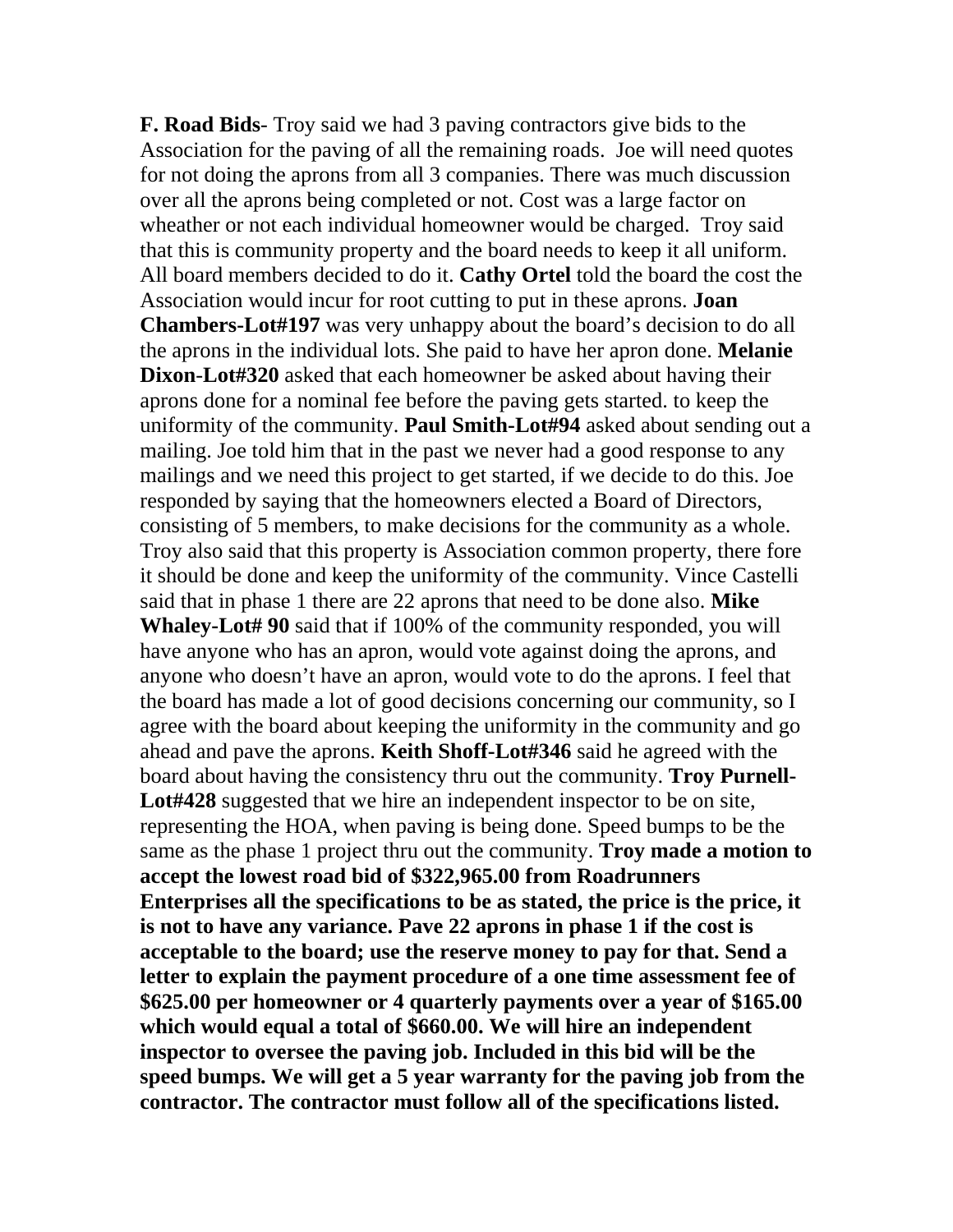**Any homeowner that would like to have a driveway installed at this time, a 20 X 20 pad, a flat rate per driveway of \$600.00. Vince Miller 2nd the motion and all were in favor.** 

The additional money collected from the assessments will be for the independent inspector for the roads.

**A motion was made by Troy Purnell to apply to a local bank for a loan of \$325,000.00 with an interest rate that is acceptable to the board, not to exceed 7% interest. Bob Molle 2nd the motion and all were in favor. We will need a line of credit of \$65,000.00 for October.** The individual homeowner to pay the contractor \$600.00 for their driveway to be paved.

**Bob Molle made a motion to lower the speed limit throughout the community to 15MPH and install more speed bumps to the specs of the phase one area. Vince Miller 2nd the motion and all were in favor.**  Rosemarie Burns asked about speeding in the community and asked Troy if we could borrow their speed indicator machine? Troy said he would look into it.

**Vince Castelli made a motion to start recycling in Assateague Pointe. Bob Molle 2nd the motion and all were in favor.** After discussion it was agreed to place the recycling bins at the gates by the warehouse.

**Bob Molle made a motion that each homeowner be issued 2 Assateague Pointe static cling stickers to be placed on the top left hand corner or where it is legal to be placed in your state. Vince Castelli 2nd the motion and all were in favor.** 

G. Change Machine-will have to be replaced next year because this machine will not accept the new \$5.00 bills. This item will be put on the Budget Meeting for December.

I. **Committee Reports**-Cathy Ortel of the ECC said they had a good response to the first letters that went out, as far as feed back to get the work done on a specific date. There were 70  $2<sup>nd</sup>$  notices sent out and I'm getting most of them back. I have a handful that I've had no response from. There is one homeowner that was fined last year for \$1,000.00 and is a repeat offender this year. None of the work has been completed yet. I believe we have to go to the next level with this one. This would include another fine and have a crew go in and get the work completed and bill the homeowner. Another one was fined \$1,000.00 the year before last and paid it then she was fined \$1,500.00 last year and paid it and still hasn't completed the work and we have the same issues this year. Joe asked for the 2 lots in question. Joe wants to know if they paid the fine from last year. There was discussion